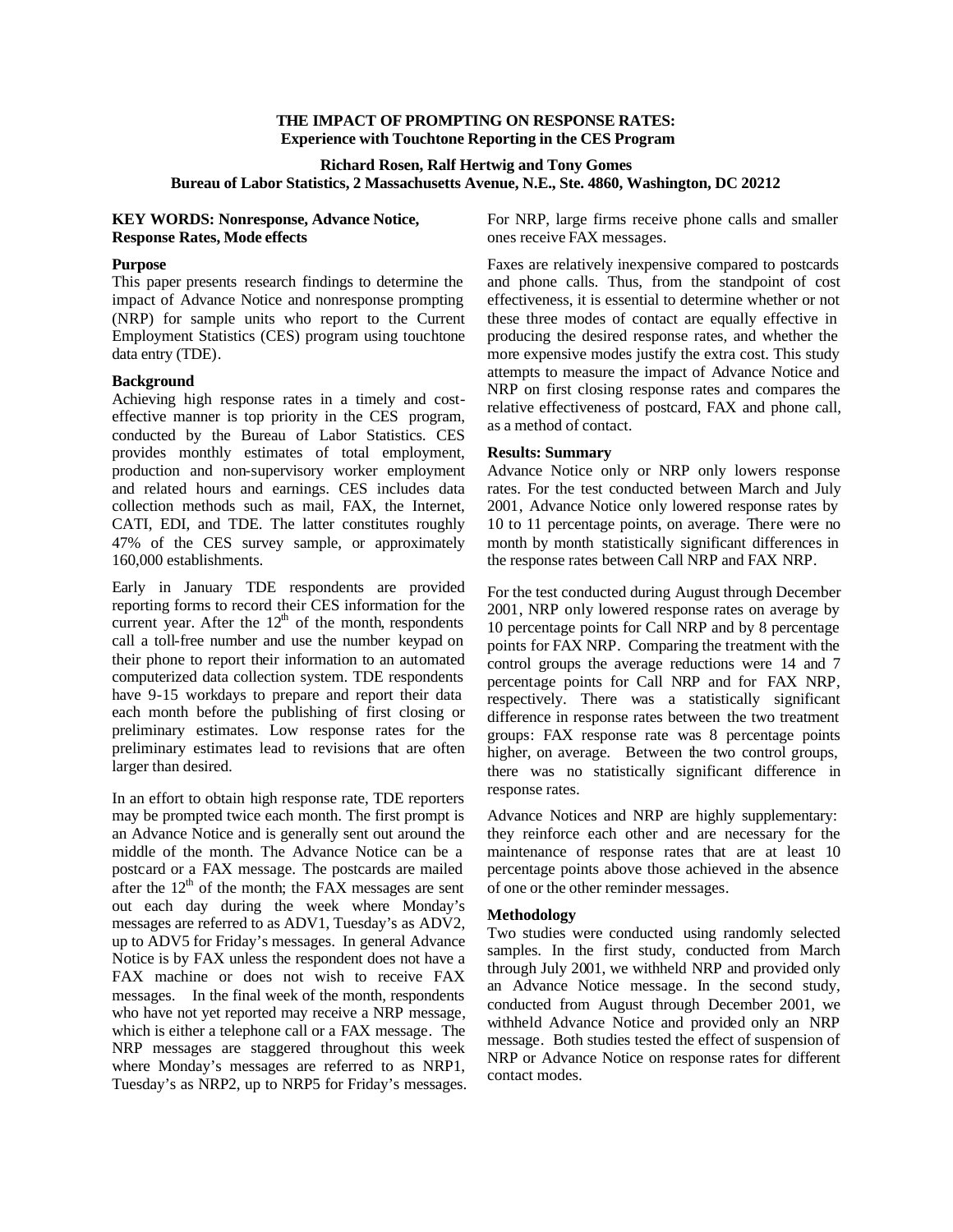Figure I outlines the study groups selected from the approximately 160,000 TDE respondent population, in terms of the sample size and composition. As can be seen, from the 105,069 eligible respondents the NRP group had 2,438 respondents and the Advance Notice group had 2,238 respondents. These, in turn, were split into a test and a control group of 1,219 for NRP (treatment and control) and 1,126 treatment and 1,112 control respondents for Advance Notice, and these again were split into two test and two control groups since the "mode" of Advance Notice or NRP varied. This allowed for examining and determining if the mode of contact has an impact on response. Advance Notice can either be by postcard or by FAX, whereas NRP may be by telephone call or FAX.

This process yielded 8 random samples of approximately equal size. These samples met the following treatment selection criteria:

- No multi or cross state multi reporters
- Quota sample units reporting for firms of sizes 1- 7 (1 - 499 employees)
- NRP 0 and 1 5 (Monday through Friday NRP call and NRP FAX recipients)

The exclusions of probability sample units and firms of sizes  $> 7$  were for convenience, and to insulate these units from any possible negative impact on response from affecting our production estimates (since these tests were conducted using live production sample). Over the course of the study some units of size 7 in the treatment NRP call groups were made FAX eligible and were removed from the Call treatment and Call control groups, while others either refused to participate or went out of business and were also removed from the samples. However, for the most part the sample units remained stable within their respective groups. Tables I and II below show the sample units for the first and last month of the tests.

**Table I. Sample Sizes for NRP Study Groups March-July 01**

| Month | Call   | Call    | <b>FAX</b> | FAX     |  |  |
|-------|--------|---------|------------|---------|--|--|
|       | Treat. | Control | Treat.     | Control |  |  |
| March | 617    | 616     | 602        | 603     |  |  |
| Julv  | 614    | 514     | 602        | 600     |  |  |

**Table II. Sample Sizes for Advance Notice Study Groups August-December 01**

| Month    | Postcard<br>Postcard |         | FAX    | FAX     |  |  |
|----------|----------------------|---------|--------|---------|--|--|
|          | Treat.               | Control | Treat. | Control |  |  |
| August   | 553                  | 532     | 568    | 563     |  |  |
| December | 479                  | 488     | 521    | 528     |  |  |

The 8 study groups are random samples. The 4 treatment groups, however, may not be completely independent samples in view that they came from the population which had been receiving Advance Notice and NRP messages if delinquent prior to the study. In other words, the treatment group was, prior to its selection part of the control group. The question of independence, however, may be of minimal consequence over the time of the study in view of the longevity of the study (5 months for each). It can be assumed that the effect of the controlled pre-test condition dissipated over time in the treatment samples. The relatively large samples also allowed the use of the z-test statistic for testing of equality of proportions or proportional differences in the response rates.

To ensure reasonably high confidence of drawing conclusions about the effect of contact mode on response rates, it was desirable that the groups within and between each prompting mode were as similar as possible with respect to the factors that may have a bearing on the ability of respondents to report by first closing. These factors were assumed to apply equally to all respondents in the samples due to the randomness of their selection. In this regard we concur with Willimack et al. (2002) about the factors they list that bear on response rates of businesses, and note that these are equally relevant to this study.

The characteristics of the NRP study groups and the Advance Notice study groups are similar. However, with regard to inter-prompting mode comparison, there are considerable differences, except for length of payroll which shows an overall downward trend with increasing length of payroll (weekly, bi-weekly, semi-monthly, and monthly) for both. The almost symmetrical distribution of firm sizes for the FAX groups and the skewed distributions for the Call groups; also the downward sloping distribution and relatively fewer numbers of respondents with NRP4 and NRP5 for the FAX sample. The smaller number of units for NRP4 and 5 should give FAX respondents a slight edge on response rates over the Call units.

The apparent difference in size between prompting modes primarily reflects the current rules in place for respondent contact and differences in the availability of a FAX machine. Since calls have generally been perceived as more effective than faxes, the current NRP rules are to call all large size class firms.

Thus, the NRP Call group shows a disproportionate number of firms in the large size 7 class. For Advance Notice our current rule is to FAX to anyone that has a FAX machine (85% of units) and only send postcards if a FAX machine is not available (15% of units). The difference by size by prompting mode (Call versus FAX) for the Advance Notice study primarily reflects differences in the availability of FAX machine by size of firm.

Two related factors have a definite impact on first closing response rates: length of pay period, and length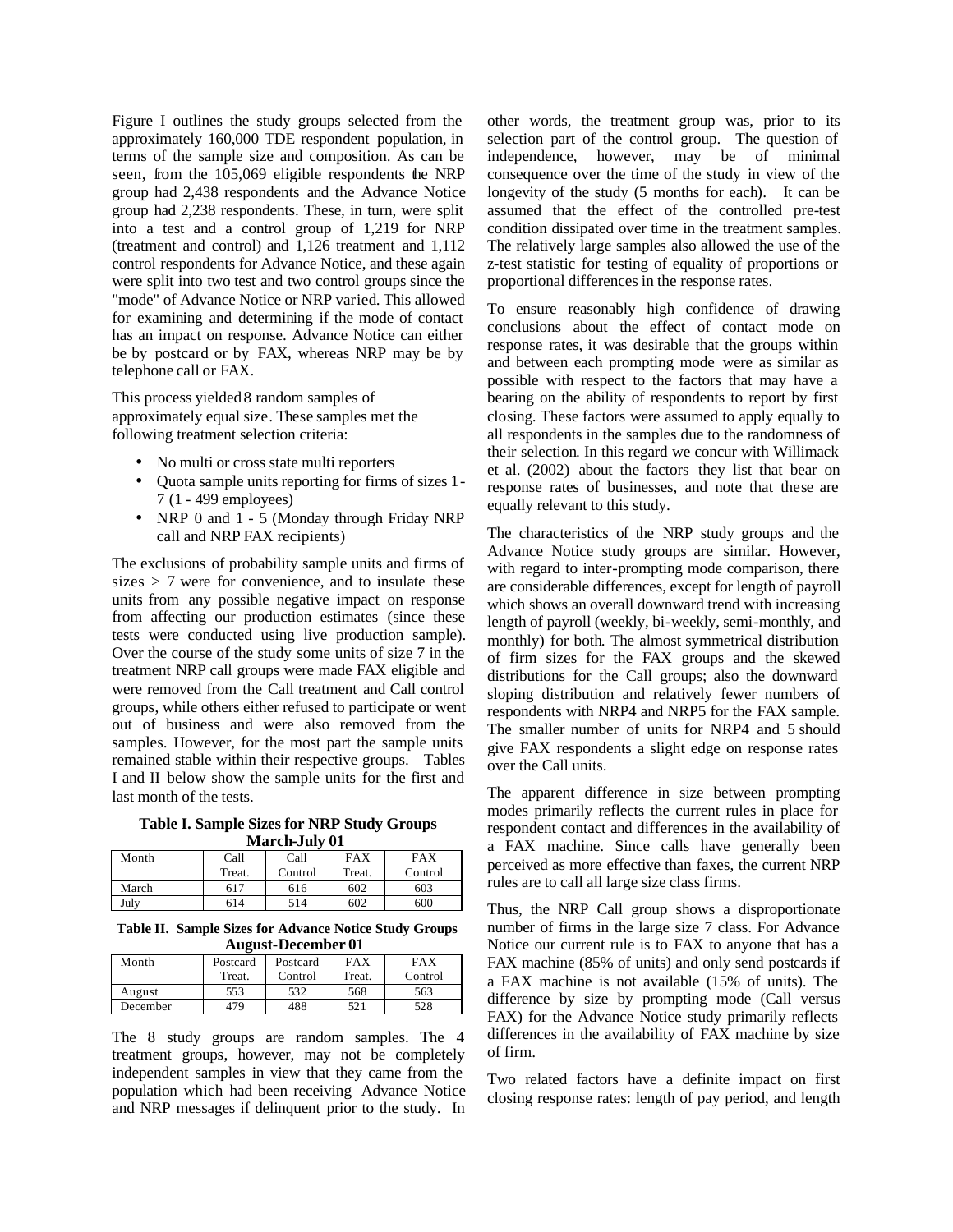of the collection period. Establishments with a weekly or semi-monthly payroll are more likely to have their data available shortly after the 12th of the month, and can report prior to the closing date. Bi-weekly payrolls are often not available until a few days before the cutoff date, while firms with a monthly payroll often do not have their data available until after the preliminary cutoff date. The distribution of units by payroll period in both studies is very much the same, and would not be a major factor contributing to differences in response rates between Call and FAX NRP. The other related factor is the number of data collection days or length of the data collection period. There were three months with 14 days, two months with 12, 11, and 10 days, and one with 9 days. Short collection periods yield lower response rates than do long collection periods, but these variations apply equally to the 8 study groups and should not produce differences in first closing response rates.

#### **Analysis**

#### **I. NRP Test (No NRP)**

NRP follow-up to Advance Notice by FAX or phone call improves response rates. The suspension of NRP leads to lower response rates. Table III shows the response rates of NRP test for the control and treatment groups between March through July, for Call and FAX NRP units.

Comparing treatment response with the control group response rates were lowered by between 7 and 16 percentage points for Call-NRP and 8 and 16 percentage points for FAX-NRP, an average difference in monthly response rates of 12 and 11 percentage points, respectively. In August, when NRP was reinstated, response rates of the treatment groups shot up to 76% and 80% for Call and FAX NRP, a gain of 8 and 12 percentage points, respectively. Although the 4 percentage point difference between Call and FAX NRP was not statistically significant ( $a > 0.10$ ), apparently the FAX group was more responsive to the reinstatement of NRP than was the Call group.

The pre-study month's response rates showed no statistically significant differences (with a >.07) between the treatment and the control groups. However, in the post-study month, August, there was a statistically significant difference in response rates for the two FAX groups between treatment and control, with a<.05. For the FAX treatment group the impact of Advance Notice resumption in August raised response rates from 67% to 80%, while for the control group the response rate stayed about the same (76% in July and 75% in August). The Call groups' response rates were 76% and 79%, for treatment and control, respectively. This increase for the treatment group was to be expected once normal NRP activities resumed and further confirms the importance of nonresponse prompting. It is interesting to note that it only took one month of NRP resumption to return the response rate to the normal pretest levels.

| <b>Table III. NRP Test Response Rates</b> |                  |
|-------------------------------------------|------------------|
| <b>Call Group</b>                         | <b>FAX Group</b> |

|       |                       |        | can oroup |        |        | ***** ***** |        |
|-------|-----------------------|--------|-----------|--------|--------|-------------|--------|
|       | Month                 | Treat. | Cont.     | Diff.  | Treat. | Cont.       | Diff.  |
| test  | Pre-Feb $(14)$        | 78%    | 82%       | $-4%$  | 79%    | 80%         | $-1\%$ |
|       | Mar $(14)$            | 75%    | 82%       | $-7%$  | 74%    | 82%         | $-8%$  |
|       | Apr $(11)$            | 70%    | 81%       | $-11%$ | 66%    | 82%         | $-16%$ |
|       | $\mathbf{Mav}$ (9)    | 63%    | 78%       | $-15%$ | 63%    | 77%         | $-14%$ |
|       | $\text{Jun} (12)$     | 69%    | 79%       | $-10%$ | 69%    | 77%         | - 8%   |
|       | Jul(11)               | 63%    | 79%       | $-16%$ | 67%    | 76%         | $-9%$  |
|       | Average<br>(Mar-July) | 68%    | 80%       | $-12%$ | 68%    | 79%         | $-11%$ |
| -test | Post Aug $(14)$       | 76%    | 79%       | $-3%$  | 80%    | 75%         | 5%     |
|       | Average<br>(Feb-Aug)  |        | 80%       |        |        | 78%         |        |

Number in the month column refers to the number of collection days

#### **II. Advance Notice Test (No Advance Notice)**

In August through December Advance Notice was withheld from respondents in the two treatment groups. Table IV shows the response rates. July 2001 and January 2002 refer to the pre-test and post-test response rates, respectively, when treatment groups received an Advance Notice and the NRP follow-up. The absence of Advance Notice postcard lowered response rates, on average, by 14 percentage points for postcard group and the absence of Advance Notice FAX by 7 percentage points for FAX group. The differences in response rates for the treatment groups between postcard and FAX are statistically significant  $(a<.01)$  in the 5 treatment months, as well as in the initial pre-test month. For August through December treatment response rates declined by 10 percentage points for postcard (74% to 64%), and by 8 percentage points for FAX (80% to 72%). Thus, Advance Notice postcard or FAX, relative to the pre-test response rates, adds roughly 10 percentage points to the final response rate. Relative to the control group, the postcard added 14 percentage points and the FAX message added 7 percentage points to final 5-month average response rates.

Absence of postcard Advance Notice had a larger negative impact on response rates for Call NRP than did absence of FAX Advance Notice for FAX NRP. The total negative impact for August through December was 72 percentage points for the postcard and 38 percentage points for the FAX, a difference of 34 percentage points. This difference in impact may have been due to the difference of 6 and 4 percentage points in the initial response rates of July between Call and FAX Treatment and Call and FAX Control. The average difference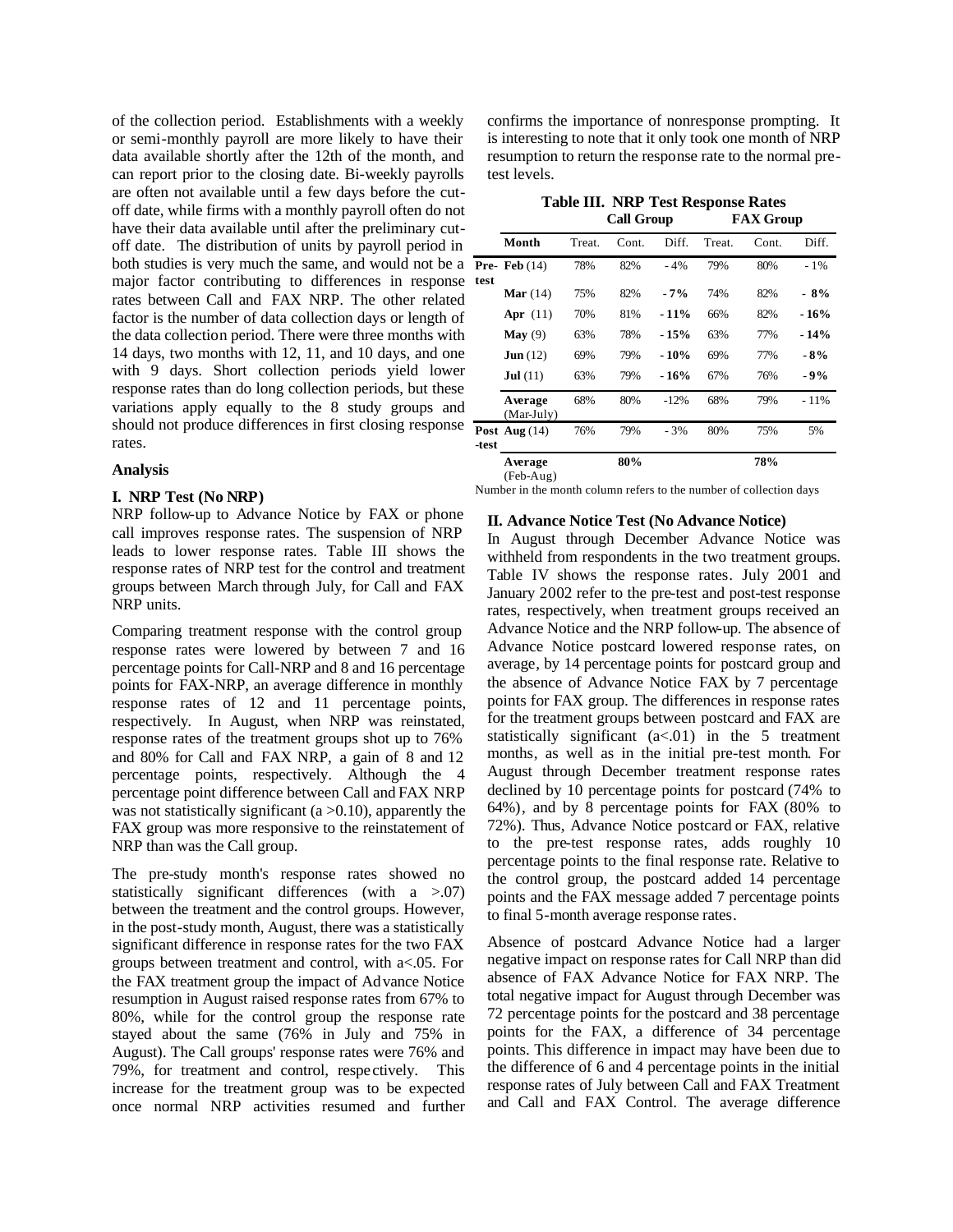between the Treatment groups for the 5 months was roughly 8 percentage points, and for the two Control groups it was 1 percentage point. In January 02 when Advance Notice was in effect again, the difference between Call and FAX NRP for the treatment groups declined to 3 percentage points (not statistically significant, a >.28) and to zero percentage points for the two control groups.

**Table IV. Advance Notice Test Response Rates Call NRP FAX NRP**

|                      | Treat.     | Cont. | Diff. | Treat. | Cont. | Diff. |
|----------------------|------------|-------|-------|--------|-------|-------|
|                      | No P. card |       |       | No FAX |       |       |
| <b>Jul 01</b> $(11)$ | 74%        | 75%   | 1%    | 80%    | 79%   | 1%    |
|                      |            |       |       |        |       |       |
| Aug $(14)$           | 62%        | 77%   | 15%   | 71%    | 82%   | 11%   |
| Sep $(12)$           | 67%        | 79%   | 12%   | 74%    | 79%   | 5%    |
| Oct(10)              | 64%        | 78%   | 14%   | 74%    | 78%   | 4%    |
| Nov $(14)$           | 65%        | 82%   | 17%   | 73%    | 81%   | 8%    |
| Dec $(10)$           | 60%        | 74%   | 14%   | 67%    | 77%   | 10%   |
| Average              | 64%        | 78%   | 14%   | 72%    | 79%   | 8%    |
| <b>Jan 02</b> (10)   | 72%        | 74%   | 2%    | 75%    | 74%   | $-1%$ |

## **Interaction between Advance Notices and NRP**

An interesting issue is whether rates above 70% can be achieved with only one prompt. This study shows that Advance Notice and NRP follow-up are strong supplements. It is with the combination of Advance Notice and NRP follow-up that response rates above 70% are produced. NRP follow-up adds at least 10 percentage points to the response rates of Advance Notices; Advance Notice adds approximately 14 percentage points to Call NRP and 7 percentage points to FAX NRP.

This supplemental effect is shown in the Figure II, which compares the daily cumulative response rates of Control versus Treatment groups, and Figure III which compares Call and FAX NRP with and without NRP, and with and without Advance Notice. The response rates are combined for the two Control groups and for the two Treatment groups, averaged for Call and FAX NRP and cumulated for each collection day over the two 5-month periods, beginning with the 12th of the month, the pre-Advance Notice day, through Advance Notice 1 (ADV1), up to and including ADV5, day 5, when Advance Notices are either send by postcard or by FAX, then when delinquent respondents are either called or faxed, beginning with NRP1, through NRP5, day 10, and supplemental day (SUP), the final closing day.

The two control groups, for March-July and August-December show similar trajectories over time, with decreasing returns, but with a slight advantage of Advance Notice FAX over Advance Notice postcard up to when NRP kicks in. From NRP1 on the two curves

follow the same pattern, arriving at an average response rate of 78% at first closing. The slight edge of FAX Advance Notice over postcard Advance Notice at the



beginning of collection period is most likely because Faxes reach their destination on the day they are sent while postcards get to their destination several days after they are sent, although to compensate for later arrival time, postcards are generally send two or three days prior to when Faxes are send. But we do not know what transpires once the postcard or the FAX gets to its destination.

This is also seen comparing the Control trajectory with the Treatment trajectory for March-July, when NRP was withheld. Note that for the postcard Advance Notice, up to ADV4, the Treatment group's response rates follow closely the responses rates of the Control group. Thus, initially, Advance Notice FAX, probably because it is seen sooner by the respondent, produces a slightly higher response rate than does Advance Notice postcard, which is seen to impact the respondent approximately one day later.

The Advance Notice only curves begin very much like the two control group curves up through ADV5. However, the curves begin to diverge sharply on NRP1, the first day that NRP would have begun (and we withheld in the case of the treatment group). Thus the response curve tapers off more rapidly for the no NRP treatment group.

The NRP only treatment curves show a much different pattern. Since no Advance Notice is provided at the beginning of the reporting period, response is very slow during the ADV1-ADV5 period. Relying solely on the respondents' recollection to self-report, response is less than 30% at ADV5, compared with nearly 50% for the groups receiving Advance Notices. As NRP begins response rises sharply (in contrast to the diminishing returns of NRP for the other groups) and the gap closes to only 10 percentage points by end of the collection cycle.

In the end, both treatment groups arrive at the same response point of 60%, about 10 points below the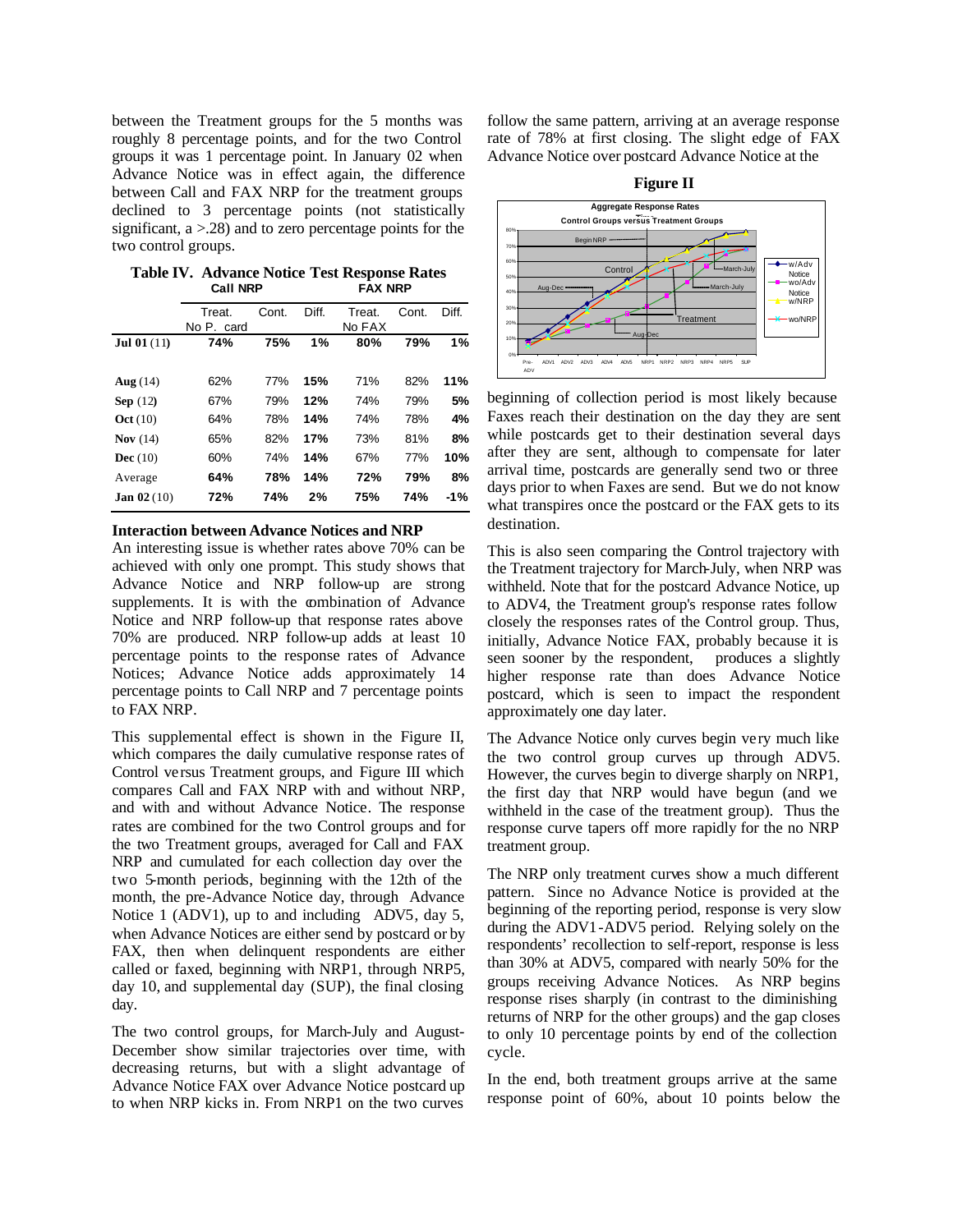expected response rate of 70% exhibited by the two control groups.

In Figure III we show the response rates between postcard and FAX and between the two NRP modes of NRP contact. As can be seen from the Advance Notice only curve, Advance Notice FAX has a slightly higher initial response rate beginning with Pre-ADV up to NRP3 than does postcard; after NRP3 the response rates begin to narrow and to coincide at 68 % final response rate. The final result is a response rate that is roughly 10 percentage points below those achieved when Advance Notice is followed by NRP.





The daily incremental additions to the final response rates are shown in Tables V and VI. Table V shows that FAX Advance Notice produces 1% to 1.8% higher incremental response rate up to ADV4, then gradually diminishing these increments below those for postcard Advance Notice. There appears to be roughly a one or two day delay when the postcard is seen and acted upon by the respondent. Note that the Pre-Adv rates are 5.2% and 5.3%, but on ADV1 day the rates differ by 2.3% in favor of FAX NRP. Advance Notice postcard appears to take effect on ADV2 day when the response rate rises to 7.2%.

What is surprising is that, over the 5 month period, the final response rates are statistically highly different (a =.0048) with 64.4% for Call treatment versus 72.4% for FAX treatment groups. The incremental additions to the response rate from pre-ADV through ADV5 are relatively equal, and begin to widen from 6.3% on NRP1 to 12.3% on NRP4 for FAX, and from 5.8% to 11% for Call on NRP4. It has been thought that the personal contact effect of call NRP produced a higher response rate than the FAX NRP. The absence of Advance Notice postcard showed response rates that were consistently below the FAX Advance Notice up to a total of 8 percentage points, with respect to the FAX final response rate. These 8 percentage points are approximately equal to the sum of the difference in the incremental response rates of 1 percentage point beginning with ADV5 and ending with the supplemental day (SUP). A post study verification of response rates conducted for the June 2002 first closing (with 11 collection days) for the study groups showed no significant difference, with response rates of 80% and 82% for the treatment groups and 78% and 81% for the two control groups for postcard and FAX Advance Notices respectively. Thus, we are left with an anomaly of sorts in this aspect of the test. Why was FAX NRP apparently more effective than Call NRP?

| <b>Table V. Advance Notice Only</b> |  |
|-------------------------------------|--|
| <b>Average Response Rates</b>       |  |

| Prompting        | Postcard         | <b>FAX</b>       |
|------------------|------------------|------------------|
| <b>Days</b>      | <b>Treatment</b> | <b>Treatment</b> |
| Pre-ADV          | 5.2%             | 5.3%             |
| ADV <sub>1</sub> | 5.6%             | 7.9%             |
| ADV <sub>2</sub> | 7.2%             | 8.5%             |
| ADV3             | 8.2%             | 10.0%            |
| ADV4             | 8.1%             | $9.0\%$          |
| ADV <sub>5</sub> | 7.5%             | 5.5%             |
| NRP1             | 6.0%             | 5.6%             |
| NRP <sub>2</sub> | 5.8%             | 4.6%             |
| NRP3             | 4.8%             | 3.4%             |
| NRP4             | 5.1%             | 3.8%             |
| NRP <sub>5</sub> | 3.0%             | 2.9%             |
| <b>SUP</b>       | 1.5%             | 1.4%             |
| Total            | 68.0%            | 67.9%            |

## **Table VI. NRP Only**

| <b>Average Response Rates</b> |                  |                  |  |  |
|-------------------------------|------------------|------------------|--|--|
| <b>Prompting</b>              | <b>NRP Call</b>  | NRP FAX          |  |  |
| <b>Days</b>                   | <b>Treatment</b> | <b>Treatment</b> |  |  |
| Pre-ADV                       | 7.2%             | 9.3%             |  |  |
| ADV <sub>1</sub>              | 2.7%             | 3.6%             |  |  |
| ADV <sub>2</sub>              | 3.0%             | 3.2%             |  |  |
| ADV3                          | 3.0%             | 2.7%             |  |  |
| ADV4                          | 4.0%             | 3.7%             |  |  |
| ADV <sub>5</sub>              | 3.8%             | 2.9%             |  |  |
| NRP1                          | 5.8%             | 6.3%             |  |  |
| NRP <sub>2</sub>              | 8.0%             | 9.1%             |  |  |
| NRP3                          | 7.7%             | 9.5%             |  |  |
| NRP4                          | 11.0%            | 12.3%            |  |  |
| NRP <sub>5</sub>              | 7.3%             | 8.5%             |  |  |
| SUP                           | 0.9%             | 1.3%             |  |  |
| Total                         | 64.4%            | 72.4%            |  |  |

#### **Conclusions**

Prompting matters, whether by Advance Notice alone, by NRP alone, or NRP as follow-up to Advance Notice. It is essential for the maintenance of response rates about 70%. One or the other achieves response rates about 60%. In combination the response rates rise well above the 70% level. The trajectory of the daily cumulative response rates for the two contact modes is concave to the X-axis, showing the traditionally smooth decreasing returns over time.

Advance Notices and follow-up NRP (call or FAX) are strong supplements. They reinforce their positive impact on respondents' behavior. The use of only one or the